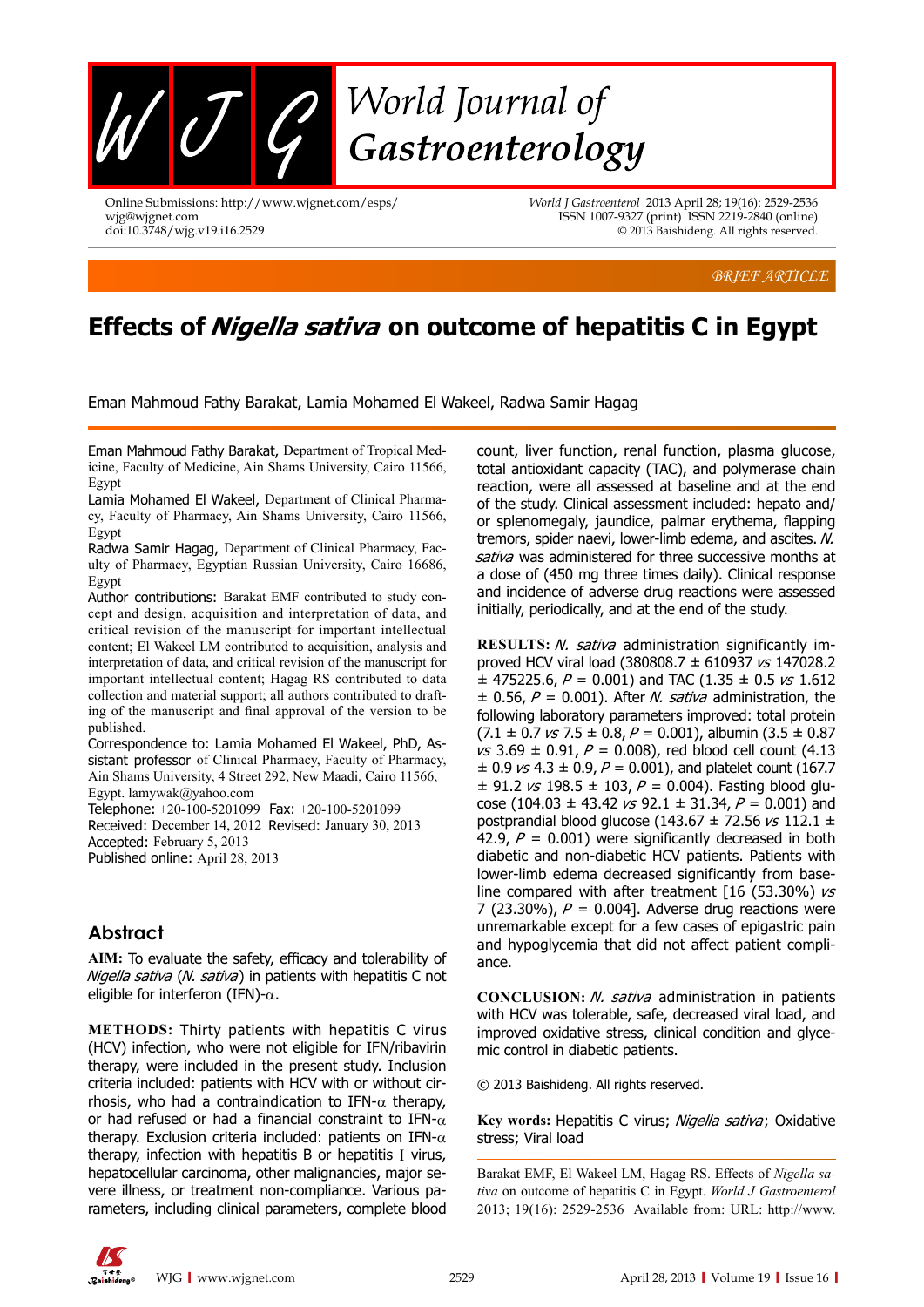wjgnet.com/1007-9327/full/v19/i16/2529.htm DOI: http:// dx.doi.org/10.3748/wjg.v19.i16.2529

# **INTRODUCTION**

Egypt has the highest prevalence of hepatitis C virus (HCV) worldwide (15%) and the highest prevalence of HCV-4 (67%) with a predominance of subtype 4a  $(55\%)^{[1-4]}$ .

The natural history of HCV infection and disease progression are influenced by several factors such as age at infection onset, sex, duration of infection, co-infection with hepatitis B virus (HBV), level of HCV viremia and its genotype<sup>[5]</sup>.

HCV is an important etiological factor for the development of hepatocellular carcinoma (HCC) and 23% of  $HCV$  patients develop  $HCC^{[6]}$ . It has been shown that there is an alarming increase in the incidence of HCC in  $HCV$  patients in Egypt $^{[7]}$ .

Presently, the only approved therapy for HCV is pegylated interferon- $\alpha$  (PEG-IFN- $\alpha$ ) and ribavirin treatment, and their success is heavily influenced by patient adherence, which correlates directly with tolerance to their side effects<sup>[8]</sup>. Moreover, financial constraints for the combined therapy in many patients often contribute to therapy non-adherence, potentially lowering its success rates[9].

Oxidative-stress-related molecules may act as mediators modulating cellular events responsible for progression to liver fibrosis $[10,11]$ . It has been shown that increased production of reactive oxygen species, in part catalyzed by iron overload, is involved in HCV-related liver damage through a pathway that involves DNA oxidative injury<sup>[12]</sup>.

Silymarin is one of the alternative therapies that has been previously tested for the management of HCV patients who are not candidates for PEG-IFN; however, it has not shown any appreciable effects on viral load<sup>[13]</sup>.

*Nigella sativa* (*N. sativa*) is used as a food condiment in the Middle East, and its seeds/oil have been shown to possess anti-inflammatory, antiviral and antineoplastic activity in various *in vitro* and *in vivo* studies<sup>[14]</sup>. The antioxidant effects of *N. sativa* have been shown in the essential oil obtained from six different extracts of its seeds, as well as from a commercial fixed  $\text{oil}^{[15]}$ . The crude *N. sativa* oil and its fractions have shown potent *in vitro* radical scavenging activity<sup>[16]</sup>.

The effect of *N. sativa* has been evaluated in animal studies. There are many reports of its biological activities including: immunopotentiation, antitumor, anti-inflammatory, analgesic, antihypertensive, antidiabetic, respiratory stimulation, antibacterial, antifungal, anticestode and antinematode effects<sup>[17-19]</sup>.

A striking reduction of murine cytomegalovirus (CMV) virus titer in both spleen and liver was found in mice treated with *N. sativa* seed oil compared with control mice<sup>[20]</sup>. Moreover, oral feeding with *N. sativa* extract suppressed chemically induced hepatic tumors in rats[21]. *N. sativa* treatment has been shown to ameliorate disturbed hematological parameters in diabetic rabbits through modulation of lipid peroxide red blood cell (RBC) membrane content, leading to an increase in RBC count<sup>[22]</sup>.

To date, no studies have addressed the use of *N. sativa* in HCV patients and its potential benefits; hence, we sought to evaluate the efficacy, safety, and tolerability of *N. sativa* supplementation as an alternative therapy in the management of HCV patients who are non-candidates for IFN-α therapy.

# **MATERIALS AND METHODS**

This was a prospective, single-armed, self-controlled pilot study, conducted at the Tropical Medicine Department, El-Demerdash Hospital, Ain Shams University, Cairo, Egypt.

# *Patients*

All HCV patients presenting to the department were assessed for eligibility. Inclusion criteria included all patients diagnosed with HCV with or without cirrhosis who either had a contraindication to IFN- $\alpha$  therapy<sup>[23]</sup>, or had refused or had a financial constraint to IFN- $\alpha$  therapy. Exclusion criteria included: patients on IFN- $\alpha$  therapy; infection with HBV or hepatitis I virus; HCC or other malignancies; major severe illness such as renal failure, congestive heart failure, respiratory failure or autoimmune disease; or non-compliance to treatment. Informed consent was obtained from all patients, and the institutional ethical committee approved the study protocol, which conformed with the ethical guidelines of the 1975 Declaration of Helsinki.

## *Methods*

Hepatitis markers were assessed for all patients at enrollment, including: hepatitis B core immunoglobulin G, hepatitis B surface antigen, and HCV antibody. All eligible patients were subjected to the following at enrollment and after 3 mo therapy: (1) Full clinical assessment with an emphasis on hepato- and/or splenomegaly, jaundice, palmar erythema, flapping tremors, spider naevi, lowerlimb edema, and ascites; (2) Abdominal ultrasonography; (3) Laboratory investigations including complete blood count, liver functions [aspartate aminotransferase (AST), alanine aminotransferase (ALT), total proteins, albumin, total and direct bilirubin, prothrombin time and international standard ratio (INR)], renal function (serum creatinine, blood urea nitrogen), serum  $\alpha$ -fetoprotein, polymerase chain reaction (PCR) for HCV (lower detection limit,  $\leq 50$  copies) and total antioxidant capacity (TAC); (4) The antioxidants assessed in the estimation of TAC included enzymes such as superoxide dismutase, catalase, glutathione peroxidase; macromolecules such as albumin, ceruloplasmin, ferritin; small molecules, including ascorbic acid, α-tocopherol, β-carotene, reduced glutathione, uric acid, and bilirubin; (5) The assay principle depended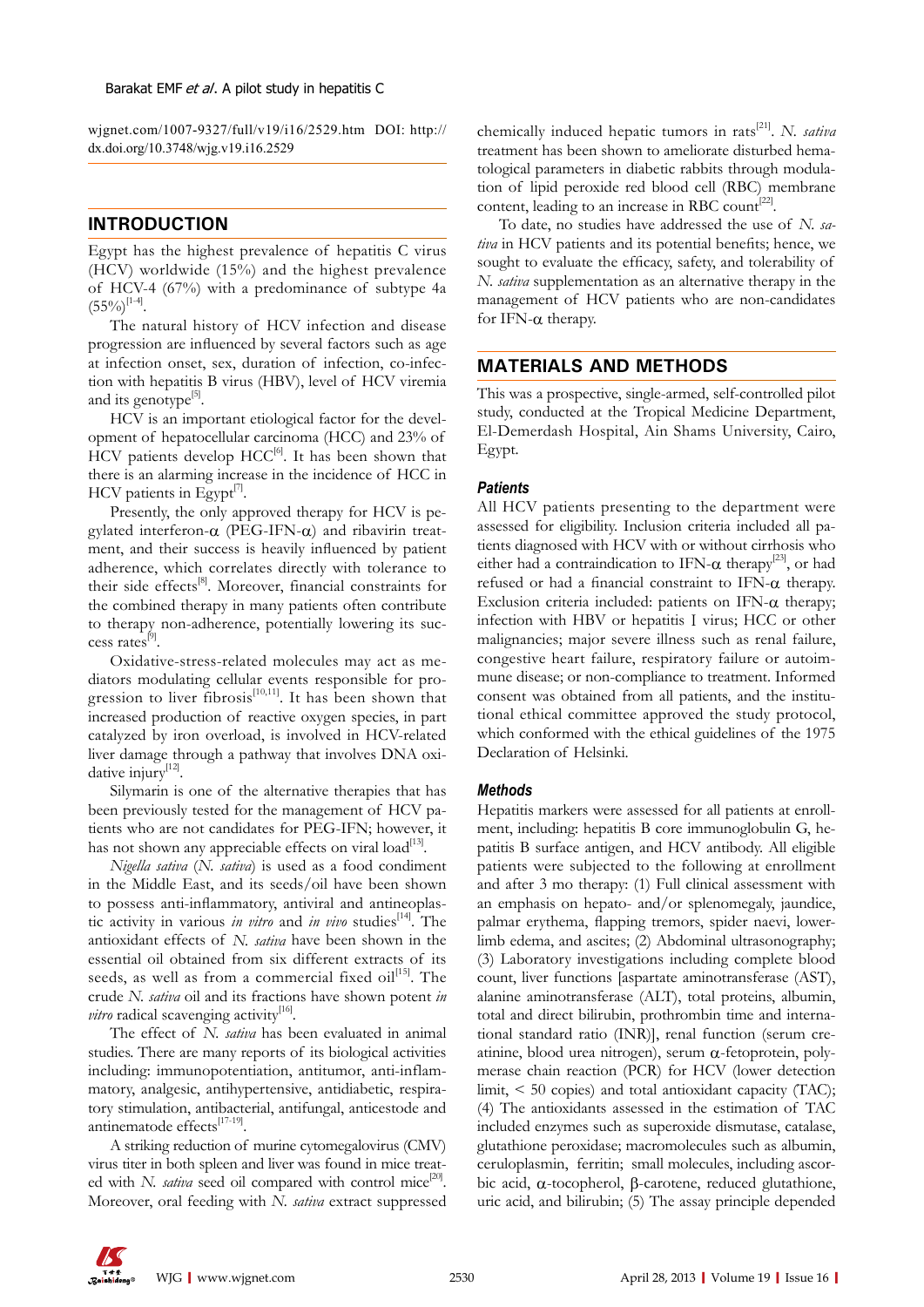| Table 1 Clinical assessment data at baseline and after treat-<br>ment $n$ (%) |                 |                 |           |  |  |  |
|-------------------------------------------------------------------------------|-----------------|-----------------|-----------|--|--|--|
| Characteristic                                                                | <b>Baseline</b> | After treatment | $P$ value |  |  |  |
| Hepato and/or splenomegaly                                                    | 19(63.30)       | 19 (63.30)      |           |  |  |  |
| Jaundice                                                                      | 8(26.70)        | 5(16.70)        | 0.25      |  |  |  |
| Palmar erythema                                                               | 10(33.30)       | 8(26.70)        | 0.5       |  |  |  |
| Spider naevi                                                                  | 8(26.70)        | 4(13.30)        | 0.125     |  |  |  |
| Lower limb edema                                                              | 16(53.30)       | 7(23.30)        | 0.004     |  |  |  |
| Clinically detected ascites                                                   | 13 (43.30)      | 8(26.70)        | 0.063     |  |  |  |

After treatment: 3 mo *Nigella sativa* treatment. McNemar's test was used to compare categorical data overtime.

on the determination of the antioxidative capacity by the reaction of antioxidants in the sample with a defined amount of exogenously provide H2O2. The antioxidants in the sample eliminated a certain amount of the provided H2O2. The residual H2O2 was determined colorimetrically by an enzymatic reaction that involved the conversion of 3,5,dichloro-2-hydroxy benzensulfonate to a colored product; (6) TAC was analyzed using a TAC kit from Bio-diagnostic and measured spectrophotometrically using KENZA (Biolabo) analyzer; and (7) Real-time PCR was performed on COBAS TaqMan 48 PCR analyzer, using Roche COBAS Ampliprep Taqman Kit.

# *Drug administration*

After performing the baseline evaluation, all patients received one capsule of *N. sativa* seed oil (450 mg) available as soft gelatin capsules (Baraka; Pharco Pharmaceuticals) three times daily after meals continuously for 3 mo. Patients were followed up every 2 wk throughout the study period for assessing treatment adherence, tolerability and incidence of adverse reactions.

## *Statistical analysis*

Statistical analysis was performed using SPSS version 17 software. Numerical data were summarized using means and standard deviations or medians and ranges. Categorical data were summarized as percentages. Differences between numerical variables over two time measurements were tested using paired *t* test or medians test for nonnormally distributed data. Repeated measures analysis of variance was used to test differences between three-time numerically normally distributed variables and Friedman test was used for non-normally distributed variables. McNemar's test was used to compare categorical data overtime. All *P* values were two-sided, and *P* < 0.05 was considered significant. All authors had access to the study data and reviewed and approved the final manuscript.

# **RESULTS**

Thirty patients (16 male, 14 female) with a mean age of  $47 \pm 10.2$  years fulfilled the inclusion criteria and were enrolled in the study. Four of those patients  $(13.33\%)$ had diabetes and 26 (86.67%) did not. Fifteen patients (30%) had chronic liver disease, five (16.7%) had com**Table 2 Laboratory data assessment at baseline and after** 

| treatment                         |                   |                                       |                           |
|-----------------------------------|-------------------|---------------------------------------|---------------------------|
| <b>Parameter</b>                  | <b>Base line</b>  | After 3 mo<br>treatment               | $\boldsymbol{p}$<br>value |
| Hemoglobin $(g\%)$                | $11.8 \pm 2.1$    | $12.2 \pm 2.2$                        | 0.1                       |
| RBCs ( $\times 10^6/\mu L$ )      | $4.13 \pm 0.9$    | $4.3 \pm 0.9$                         | 0.001                     |
| WBCs $(\times 10^3/\mu L)$        | $6.4 \pm 2.1$     | $5.6 \pm 2.2$                         | 0.013                     |
| Platelets ( $\times 10^3/\mu L$ ) | $167.7 \pm 91.2$  | $198.5 \pm 103$                       | 0.004                     |
| Hematocrit (%)                    | $35.5 \pm 6.3$    | $37.3 \pm 6.3$                        | 0.056                     |
| ALT (IU/L)                        | $35.0 \pm 15.7$   | $41 \pm 24.4$                         | 0.255                     |
| AST (IU/L)                        | $40.9 \pm 30.4$   | $46.8 \pm 32.2$                       | 0.307                     |
| Total protein $(g/dL)$            | $7.1 \pm 0.7$     | $7.5 \pm 0.8$                         | 0.001                     |
| Albumin $(g/dL)$                  | $3.5 \pm 0.9$     | $3.69 \pm 0.9$                        | 0.008                     |
| Direct bilirubin (mg/dL)          | $0.5 \pm 0.8$     | $0.57 \pm 1.5$                        | 0.745                     |
| Total bilirubin (mg/dL)           | $1.46 \pm 1.5$    | $1.36 \pm 1.3$                        | 0.428                     |
| Prothrombin time (s)              | $14.1 \pm 2.7$    | $13.8 \pm 2.2$                        | 0.562                     |
| <b>INR</b>                        | $1.18 \pm 0.2$    | $1.2 \pm 0.2$                         | 0.974                     |
| BUN (mg/dL)                       | $13.5 \pm 6.2$    | $14.1 \pm 5$                          | 0.540                     |
| Creatinin (mg/dL)                 | $0.99 \pm 0.4$    | $0.88 \pm 0.2$                        | 0.102                     |
| Serum AFP (IU/mL)                 | $5.07 \pm 1.8$    | $4.67 \pm 2.3$                        | 0.194                     |
| Sodium (mmole/L)                  | $135.5 \pm 6.1$   | $133.5 \pm 6$                         | 0.064                     |
| Potassium (mmole/L)               | $4.1 \pm 0.5$     | $4 \pm 0.5$                           | 0.350                     |
| TAC (mmol/L)                      | $1.35 \pm 0.5$    | $1.61 \pm 0.6$                        | 0.001                     |
| Fasting                           | $104.03 \pm 43.4$ | $92.1 \pm 31.3$                       | 0.001                     |
| blood sugar $(mg/dL)$             |                   |                                       |                           |
| Post prandial                     | $143.67 \pm 72.6$ | $112.1 \pm 42.9$                      | 0.001                     |
| blood sugar (mg/dL)               |                   |                                       |                           |
| PCR (copies)                      |                   | 380808.7 ± 610937 147028.2 ± 475225.6 | 0.001                     |

Paired *t*-test for all parameters, median test (equivalent to Wilcoxon matched pairs test) for polymerase chain reaction (PCR) levels. RBCs: Red blood cells; WBCs: White blood cells; ALT: Alanine aminotransferase; AST: Aspartate aminotransferase; INR: International normalized ratio; BUN: Blood urea nitrogen; AFP: α-fetoprotein; TAC: Total antioxidant capacity.

pensated cirrhosis, and 10 (33.3%) had decompensated cirrhosis.

Patients' clinical assessment data before and after treatment are presented in Table 1. After treatment, there was a significant decrease in the percentage of patients with lower-limb edema, while there was no change in the percentage of patients with jaundice, palmar erythema, spider naevi or ascites. Laboratory parameters before and after treatment are presented in Table 2.

## *Liver functions tests*

After 3 mo of *N. sativa* treatment, the mean HCV RNA levels (PCR) (147028.2  $\pm$  475225.6) significantly decreased relative to their baseline levels (380808.7 $\pm$  610937, *P* = 0.001) (Figure 1A). Table 3 presents the PCR responses after 3 mo treatment in patients with chronic liver disease and compensated and decompensated cirrhosis. Figure 2 presents individual patients' HCV RNA (PCR) values before and after treatment. Table 4 presents the Child-Pugh score and PCR response at baseline and after 3 mo in patients with compensated and decompensated cirrhosis. All cirrhotic patients (compensated and decompensated) showed no change or an improvement in their Child-Pugh score, patients presented with variable Child-Pugh score, yet the proportions' numbers were small for a valid statistical test. There was a significant increase in total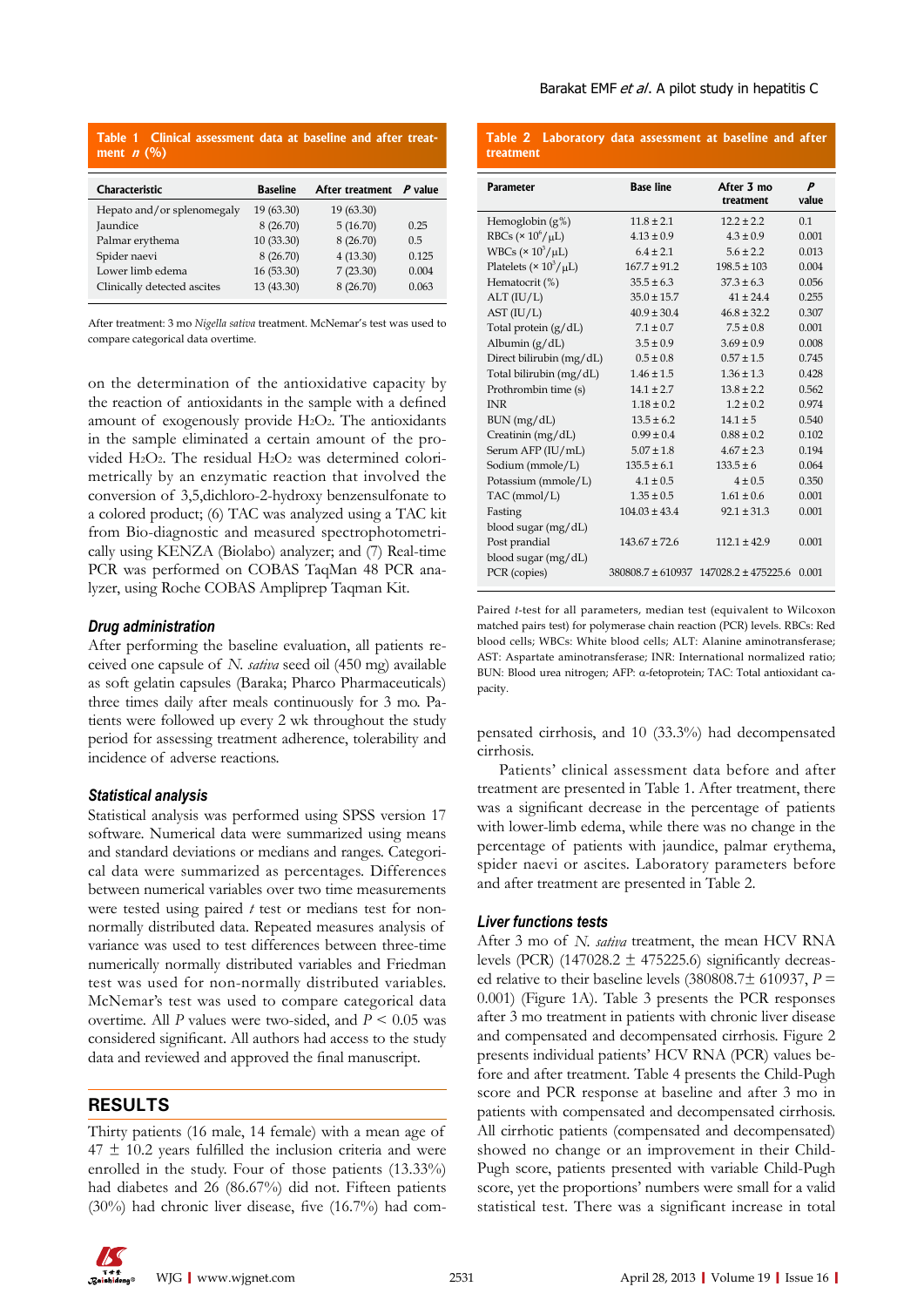| Table 3 Polymerase chain reaction response after treatment<br>n(%) |                |
|--------------------------------------------------------------------|----------------|
| Total responders                                                   | 5(16.67)       |
| Chronic liver disease                                              | 3              |
| Compensated cirrhosis                                              | 1              |
| Decompensated cirrhosis                                            | 1              |
| Total partial responders                                           | 15(50)         |
| Chronic liver disease                                              | 5              |
| Compensated cirrhosis                                              | $\overline{4}$ |
| Decreased 1 log                                                    | 1              |
| Decreased 2 log                                                    | 3              |
| Decompensated cirrhosis                                            | 6 <sup>1</sup> |
| Total non-responders                                               | 10(33.33)      |
| Chronic liver disease                                              | 7              |
| Compensated cirrhosis                                              |                |
| Decompensated cirrhosis                                            | 3              |
|                                                                    |                |

<sup>1</sup>Patients decreased polymerase chain reaction (PCR) but in same log. Non-responders: Patients did not show a decrease or showed an increase in PCR after 3 mo treatment with *Nigella sativa* (*N. sativa*); Responders: Patients became seronegative after 3 mo treatment with *N. sativa*; Partial responders: Patients showed a decrease in PCR but were still seropositive after 3 mo treatment with *N. sativa*.

protein and albumin levels after treatment. However, there was no significant change in liver enzymes (AST and ALT), bilirubin, or INR. Renal function did not show a significant change from baseline. TAC showed a significant increase after treatment (1.612  $\pm$  0.56) relative to the baseline values  $(1.35 \pm 0.05, P = 0.001,$  Figure 1B). Hematological functions varied significantly after 3 mo of *N. sativa* treatment. There was a significant increase in RBCs ( $P = 0.001$ ) and platelets ( $P = 0.004$ ) and a significant decrease  $(P = 0.013)$  in white blood cells.

# *Blood glucose*

There was a significant decrease in both fasting and postprandial blood glucose after treatment (*P* = 0.001).

#### *Incidence of side effects and drug interactions*

The reported side effects throughout the study period were gastritis in one patient (3.33%) and hypoglycemia in five (16.76 %); of whom two had insulin-dependent diabetes, and the other three had advanced liver cirrhosis with possible glycogen depletion. Both side effects were treated and did not hinder completion of therapy. The only reported drug interaction was hypoglycemia due to concurrent use of insulin and *N. sativa*, which aggravated its hypoglycemic effects.

# **DISCUSSION**

The main findings of our study were that administration of *N. sativa* significantly decreased HCV viral load, increased total antioxidant activity and total protein and albumin levels, lowered blood glucose levels, and improved lower-limb edema.

The anti-inflammatory, antiviral and antineoplastic activities of *N. sativa* have been previously documented in various *in vitro* and *in vivo* studies<sup>[14]</sup>. In the current

**Table 4 Child-Pugh score at baseline and after 3 mo in patients with compensated and decompensated cirrhosis**

| <b>Patients</b> | Child-Pugh<br>score at baseline | Child-Pugh score after<br>3 mo of treatment | <b>HCV RNA (PCR)</b><br>response |
|-----------------|---------------------------------|---------------------------------------------|----------------------------------|
| $\mathbf{1}$    | B                               | B                                           | Partial responder                |
| $\overline{2}$  | $\mathsf{C}$                    | B                                           | Partial responder                |
| 3               | A                               | A                                           | Partial responder                |
| $\overline{4}$  | B                               | B                                           | Partial responder                |
| 5               | A                               | A                                           | Partial responder                |
| 6               | $\mathsf{C}$                    | $\subset$                                   | Partial responder                |
| 7               | C                               | B                                           | Non-responder                    |
| 8               | $\mathsf{C}$                    | B                                           | Partial responder                |
| 9               | A                               | А                                           | Responder                        |
| 10              | B                               | B                                           | Non-responder                    |
| 11              | $\mathsf{C}$                    | B                                           | Partial responder                |
| 12              | B                               | А                                           | Responder                        |
| 13              | C                               | B                                           | Non-responder                    |
| 14              | A                               | A                                           | Partial responder                |
| 15              | A                               | А                                           | Partial responder                |

HCV: Hepatitis C virus; PCR: Polymerase chain reaction.

study, *N. sativa* administration resulted in a significant decrease in viral load, with 16.67% of patients becoming seronegative, and 50% showing a significant decrease in the quantitative viral count. Among these, 66.7% had cirrhosis and 33.3% had chronic liver disease, implying antiviral activity. Patients with compensated and decompensated cirrhosis, either improved or maintained their baseline clinical condition and viral load, and none of them deteriorated, which signified the potential beneficial effects of *N. sativa* administration, as reflected by improvement in HCV RNA responses and clinical condition reflected in Child-Pugh class. Although the subcategory of cirrhosis patients was not large enough to detect significance, we recommend that larger studies should be conducted in patients with cirrhosis to confirm the potential beneficial effects offered by *N. sativa*, which might improve patients' overall outcome. To the best of our knowledge, this is the first human study to evaluate the effects of *N. sativa* on viral load in patients with HCV infection. Our findings of improved viral load could be explained by the results of a previous study of murine  $CMV^{[20]}$ , which showed a significant increase in macrophages and CD4<sup>+</sup> T cells, with a significant decrease in viral titer and increased serum IFN-γ levels in animals treated with *N. sativa*<sup>[24]</sup>.

Oxidative-stress-related molecules have been shown to modulate cellular events responsible for the progresto modulate echilar events responsible for the progres-<br>sion of liver fibrosis<sup>[10,11]</sup>. Moreover, HCV-related fibrosis, cirrhosis and liver failure have been found to be the result of an adaptive immune response to HCV-infected cells $^{[25]}$ , which is mediated by induction of endoplasmic reticulum and oxidative stress and downregulation of antiapoptotic proteins nuclear factor-κB and Bcl-xl in infected hepatocytes $^{[26]}$ .

In our study, *N. sativa* administration significantly increased TAC in HCV patients, implying the potential protective effect of *N. sativa* by halting the oxidative stress that contributes to disease progression. Further-

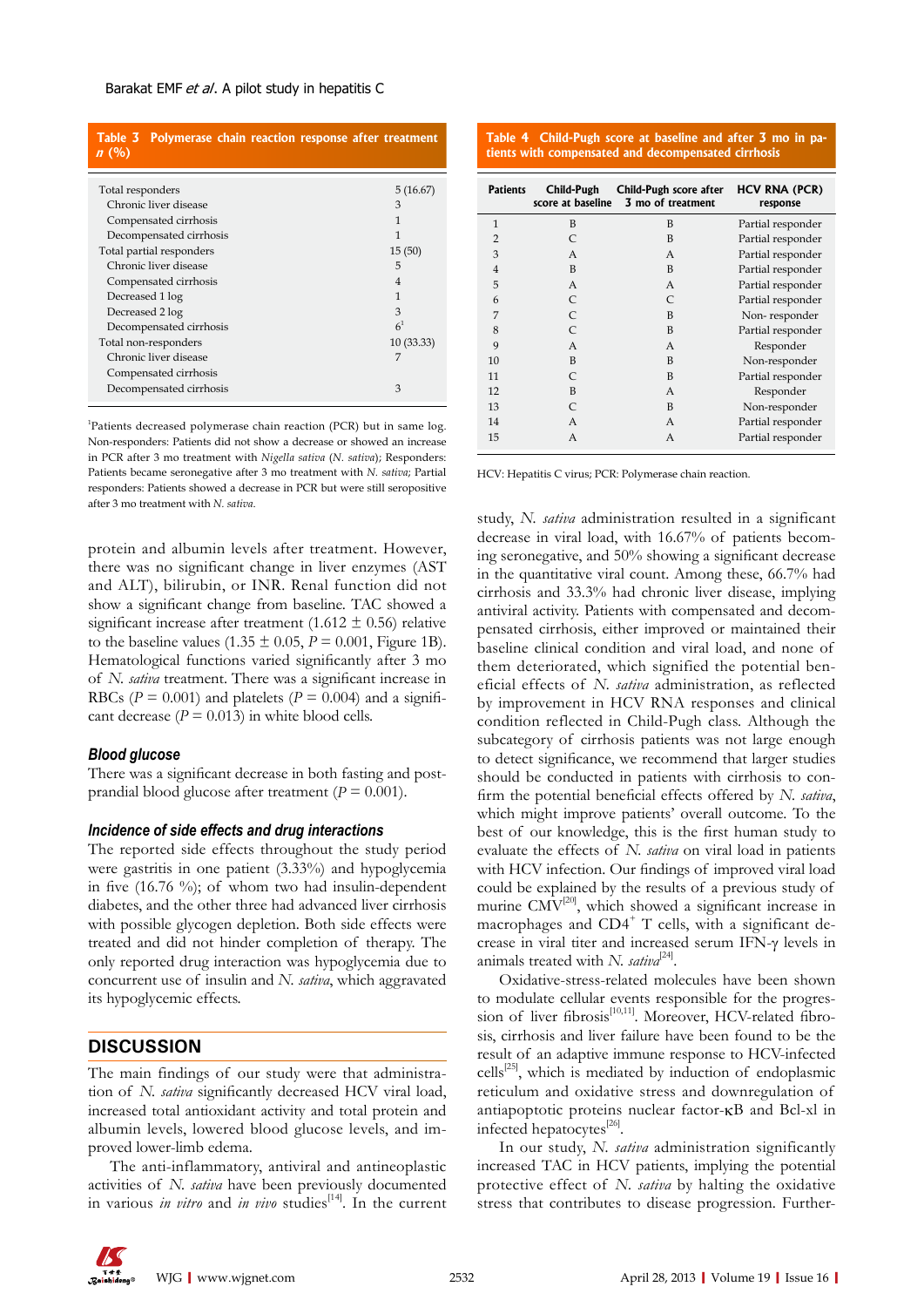

Figure 1 Box plot for hepatitis C virus RNA (polymerase chain reaction) levels (A), total antioxidant capacity (B) before and after treatment. A: Median test (equivalent to Wilcoxon matched pairs test), *P* < 0.001. Hepatitis C virus (HCV) RNA [(polymerase chain reaction (PCR)]\_0: PCR values of patients before treatment; HCV RNA (PCR)\_3: PCR values of patients after 3 mo treatment; B: Paired *t* test,  $P < 0.001$ . Total antioxidant capacity (TAC)\_0: TAC levels of patients before treatment; TAC\_3: TAC levels of patients after 3 mo treatment.



**Figure 2 Line plot for polymerase chain reaction levels in individual patients at baseline and after 3 mo of treatment. Series 1: Polymerase chain reaction (PCR)** values in all patients at baseline; Series 2: PCR values in all patients after 3 mo of treatment.

more, it is tempting to propose that increasing antioxidant capacity, with its cytoprotective role, contributed to decreasing the viral load.

The antioxidant effects of *N. sativa* have been previously elaborated in animal models of liver ischemia, in which it improved the antioxidant capacity and reduced oxidative stress[27]. Moreover, *N. sativa* increased hepatic glutathione and reduced elevated hepatic serum enzymes in carbon-tetrachloride-treated mice, ameliorating its hepatotoxic potential<sup>[15,28]</sup>.

Some patients with acute and chronic liver disease develop diabetes mellitus<sup>[29,30]</sup>. HCV infection may also contribute to the development of diabetes, which has been observed in 21% of HCV-infected patients<sup>[31]</sup>, and glucose intolerance has been seen in patients with HCV infection, compared with controls with liver diseases<sup>[32-35]</sup>.

Insulin resistance is one of the pathological features in patients with HCV infection that may be associated with life-threatening complications, making HCV-associated insulin resistance a therapeutic target at any stage of HCV infection<sup>[36]</sup>

Our study showed that *N. sativa* treatment significantly decreased blood glucose levels in HCV patients, implying that it might offer a potential modulatory effect on HCV-induced glucose intolerance. This effect was beneficial in the control of diabetes in HCV patients because it allowed us to lower the insulin requirement. Similar results have been previously shown in a study of patients with diabetes, in whom administration of *N. sativa*   $(2 \text{ g}/d)$  caused significant reductions in fasting blood glucose and 2-h postprandial blood glucose and hemoglobin A1c, and improved insulin resistance $^{[37]}$ .

HCV infection itself can induce autoimmune hemolytic anemia, leukopenia, and thrombocytopenia, even in the absence of  $IFN-\alpha$  treatment<sup>[38-42]</sup>. Hematopoietic growth factors modulating these complications have shown a beneficial role in HCV patients $^{[43]}$ .

*N. sativa* therapy in our study significantly improved RBC and platelet counts in HCV patients, indicating a potential amelioration/prevention of HCV-induced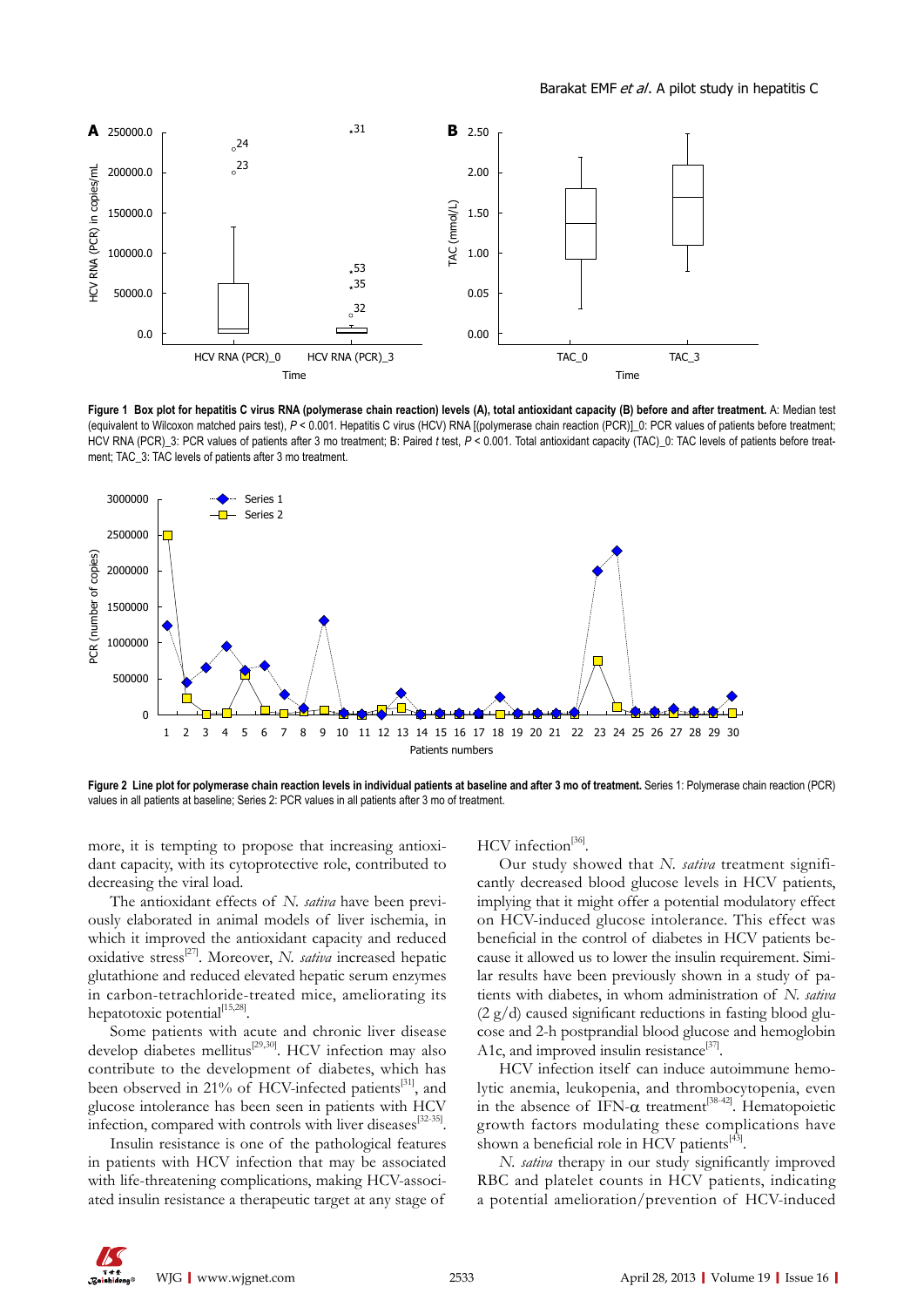hematological disorders. Hence, *N. sativa* may positively affect clinical outcome in HCV patients.

The ability of *N. sativa* to improve hematological indices has also been reported in animal studies in which it increased both the packed cell volume and hemoglobin in treated rats<sup>[18]</sup>, as well as increased RBC count in diabetic rabbits<sup>[44]</sup>. The increased RBC count was attributed to lowering of the membrane lipid peroxide level, leading to decreased susceptibility to hemolysis.

Serum albumin is the most abundant plasma protein<sup>[45]</sup> and is essential for maintaining oncotic pressure of the vascular system<sup>[46]</sup>. Chronic HCV patients may suffer a decrease in serum albumin level $[47]$ , and improvement in hypoalbuminemia has been shown to improve prognosis<sup> $[48]$ </sup> and quality of life<sup>[49]</sup>. Concentrations of  $<$  30 g/L were associated with an 85% chance of liverrelated complications at 5 years and a 3-year mortality of  $70\%$ <sup>[50]</sup>, and was predictive of morbidity and mortality in patients with liver cirrhosis<sup>[51,52]</sup>.

In the current study, *N. sativa* administration significantly increased serum albumin levels and significantly reduced lower-limb edema, indicating an improvement in clinical condition. Prior animal studies have shown similar effects in rats<sup>[53]</sup> and broiler chickens<sup>[54]</sup> in a dosedependent manner[55].

*N. sativa* is used in Arab folk medicine as a diuretic  $planct$ <sup>[56]</sup>, the mechanism that can also contribute to its efficacy in decreasing lower limb edema, and its resolution in many patients.

In our study, the number of patients with ascites decreased after treatment with *N. sativa*, although the change was not significant; nevertheless, the change in ascites severity could not be totally denied, because the degree of ascites was not assessed sonographically. We hence recommend assessment of ascites incidence and severity in future studies to confirm these results.

The safety and tolerability of *N. sativa* have been previously documented in various clinical trials<sup>[57-60]</sup>. However, to date, clinical studies addressing *N. sativa* efficacy, safety and tolerability in HCV patients are lacking. Our study has shown that *N. sativa* was tolerable in all patients, and the only side effects reported were one patient with epigastric pain that was controlled with antacids, and five patients with hypoglycemia, two of whom had diabetes and were receiving concomitant insulin and the hypoglycemia did not recur after decreasing the insulin dose. Of note, the dose of *N. sativa* used in the current study was (1.35  $g/d$ ), which was slightly lower than in the other studies - 2 g/d used by Bamosa *et al*<sup>37]</sup> - because this dose was available in the Egyptian market and was close to the doses previously used. Although *N. sativa* in such patients had significantly positive effects on many parameters, perhaps higher doses or longer durations of therapy may accentuate such appreciable effects. Further studies are needed to confirm such findings.

It can therefore be concluded that *N. sativa* administration can have a potential beneficial effect on HCV disease progression and outcome through its prominent antiviral, antioxidant and immunomodulatory effects and can minimize HCV-related hematological complications.

Our study had some limitations. This was the first clinical study to be performed in HCV patients and larger studies are required to confirm the results of the current study. We did not assess all patients for the amount of ascites after therapy sonographically, because such a favorable effect of *N. sativa* was not anticipated. Hence, in view of significant improvement of serum albumin, this effect of *N. sativa* on the amount of ascites needs further study. Liver biopsy was not performed, because the patients were either not eligible or refused the procedure.

In conclusion, *N. sativa* administration in HCV patients is safe and tolerable and results in a significant improvement in viral load, oxidative stress and laboratory markers. Moreover, the clinical improvement and better glycemic control in patients with diabetes indicate a potential role for *N. sativa* in improving the clinical outcome of HCV patients. We recommend larger controlled multicenter randomized studies for longer periods for evaluation of the potential beneficial role of *N. sativa* in HCV patients with and without concurrent IFN therapy.

# **ACKNOWLEDGMENTS**

We wish to express our gratitude and appreciation to Dr. Inas A Elattar, Professor and Head of Department of Cancer Epidemiology and Biostatistics, at the National Cancer Institute, Cairo, Egypt for her statistical evaluation and review of this study.

# **COMMENTS COMMENTS**

## *Background*

Hepatitis C virus (HCV) is an important etiological factor for the development of hepatocellular carcinoma. Pegylated interferon- $\alpha$  (PEG-IFN- $\alpha$ ) and ribavirin treatment are the only currently approved therapy for HCV with variable response rate, and a success that is heavily influenced by patients' response rate, adherence to treatment, and tolerance to side effects. Moreover, the financial constraints for the combined therapy in many patients often contribute to their non-adherence to therapy, potentially lowering its success rates. *Nigella sativa* (*N. sativa*), a food condiment used in the Middle East, has shown anti-inflammatory, antiviral, antioxidant and anticancer activities in various *in vitro* and *in vivo* studies. To date, no studies have addressed the use of *N. sativa* in HCV patients and its potential benefits.

#### *Research frontiers*

*N. sativa* is a natural food supplement, and has shown beneficial antioxidant, antiviral, anticancer and immunopotentiating properties in various *in vitro* and *in vivo* studies, but HCV studies are lacking. In exploring the potential role of *N. sativa* in improving HCV patients' clinical outcome, the research hot spot is its beneficial effects on reducing viral load, improving antioxidant capacity, alleviating hematological parameters, and improving blood glucose control, especially in diabetes. All of which could have a potential beneficial effect on HCV patients' responses and amelioration of HCV-related complications.

#### *Innovations and breakthroughs*

No prior clinical trials in HCV patients have evaluated the use of *N. sativa* and its potential beneficial effects. No studies have addressed any alternative treatments for IFN non-eligible patients or those who refuse or cannot tolerate IFN therapy. *N. sativa* offers hope for a safe tolerable alternative to those patients who cannot tolerate IFN or have a contraindication to its use. Moreover, *N. sativa* has a potential benefit in improving clinical outcome. It showed a preliminary improvement in viral load and antioxidant levels that could provide a potential cure for HCV infection. *N. sativa* also improved the hematological profile and to-

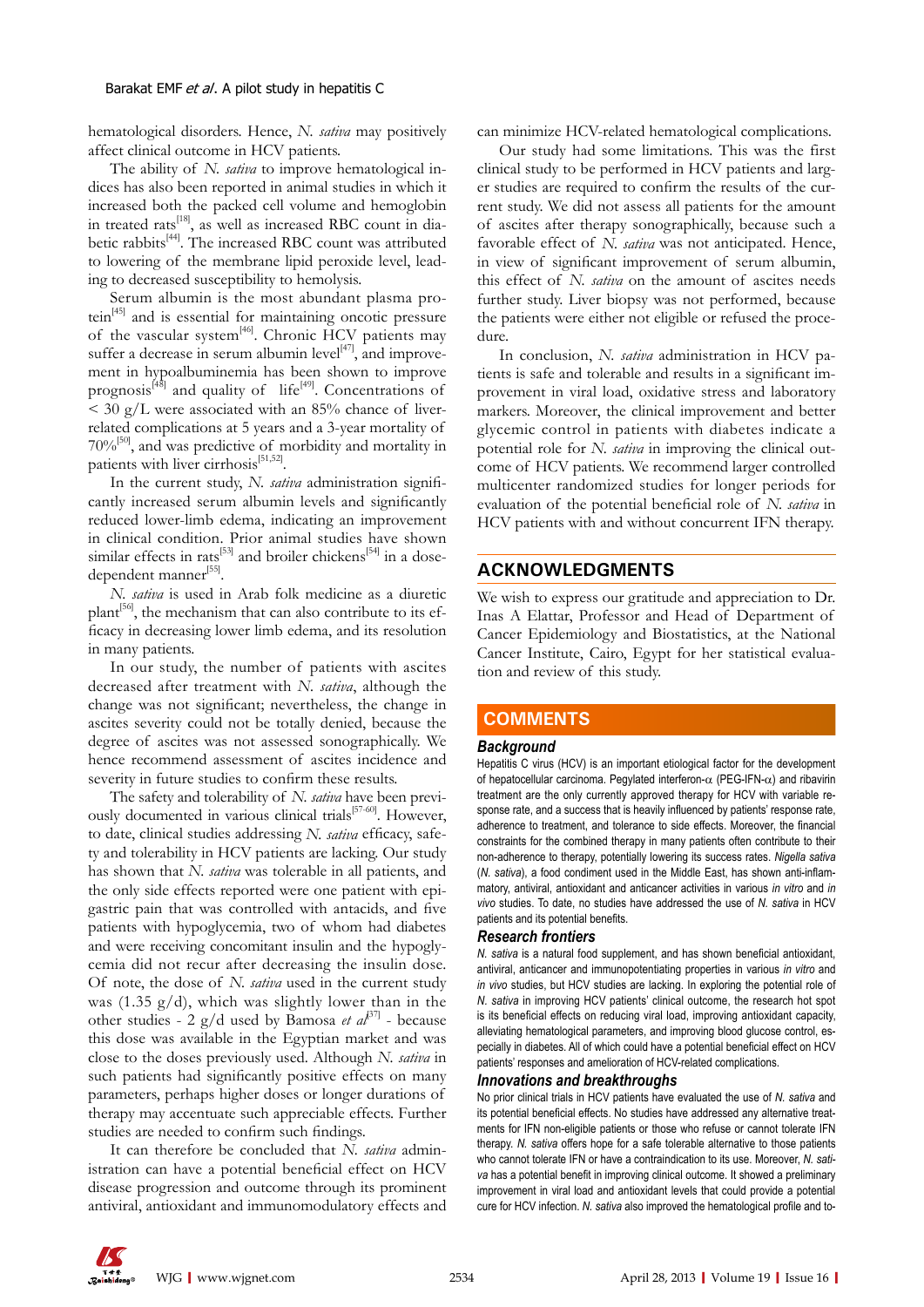tal protein and albumin levels, which contribute to HCV-induced complications. Moreover, *N. sativa* decreased blood glucose levels, and hence decreased insulin requirement in patients with diabetes.

#### *Applications*

The study results suggest that *N. sativa* is a potentially beneficial, safe and tolerable alternative in IFN non-eligible HCV patients. It can improve clinical outcome, ameliorate HCV-induced hematological and diabetic complications, and improve lower-limb edema.

#### *Terminology*

Viral load, also known as viral burden or viral titer, is a measure of the severity of a viral infection, and can be calculated by estimating the amount of virus in an involved body fluid, for example, RNA copies/mL blood plasma. Human serum albumin is the most abundant protein in human blood plasma. It is produced in the liver and constitutes about half of the blood serum protein. It transports hormones, fatty acids, and other compounds, buffers pH, and maintains osmotic pressure, among other functions. Total antioxidant capacity measures collectively the amount of antioxidant components of the body that reflects the body's capacity to combat oxidative stress.

#### *Peer review*

This was an interesting study in which the authors treated HCV patients with *N. sativa*, a food condiment used in the Middle East.

# **REFERENCES**

- 1 **Nguyen MH**, Keeffe EB. Prevalence and treatment of hepatitis C virus genotypes 4, 5, and 6. *Clin Gastroenterol Hepatol* 2005; **3**: S97-S101 [PMID: 16234071]
- 2 **Abdel-Aziz F**, Habib M, Mohamed MK, Abdel-Hamid M, Gamil F, Madkour S, Mikhail NN, Thomas D, Fix AD, Strickland GT, Anwar W, Sallam I. Hepatitis C virus (HCV) infection in a community in the Nile Delta: population description and HCV prevalence. *Hepatology* 2000; **32**: 111-115 [PMID: 10869297 DOI: 10.1053/jhep.2000.8438]
- 3 **Elkady A**, Tanaka Y, Kurbanov F, Sugauchi F, Sugiyama M, Khan A, Sayed D, Moustafa G, Abdel-Hameed AR, Mizokami M. Genetic variability of hepatitis C virus in South Egypt and its possible clinical implication. *J Med Virol* 2009; **81**: 1015-1023 [PMID: 19382263 DOI: 10.1002/jmv.21492]
- 4 **Khattab MA**, Ferenci P, Hadziyannis SJ, Colombo M, Manns MP, Almasio PL, Esteban R, Abdo AA, Harrison SA, Ibrahim N, Cacoub P, Eslam M, Lee SS. Management of hepatitis C virus genotype 4: recommendations of an international expert panel. *J Hepatol* 2011; **54**: 1250-1262 [PMID: 21316497 DOI: 10.1016/j.jhep.2010.11.016]
- 5 **Chen SL**, Morgan TR. The natural history of hepatitis C virus (HCV) infection. *Int J Med Sci* 2006; **3**: 47-52 [PMID: 16614742]
- Pisani P, Parkin DM, Muñoz N, Ferlay J. Cancer and infection: estimates of the attributable fraction in 1990. *Cancer Epidemiol Biomarkers Prev* 1997; **6**: 387-400 [PMID: 9184771]
- 7 **Anwar WA**, Khaled HM, Amra HA, El-Nezami H, Loffredo CA. Changing pattern of hepatocellular carcinoma (HCC) and its risk factors in Egypt: possibilities for prevention. *Mutat Res* 2008; **659**: 176-184 [PMID: 18346933 DOI: 10.1016/ j.mrrev.2008.01.005]
- Lisker-Melman M, Sayuk GS. Defining optimal therapeutic outcomes in chronic hepatitis. *Arch Med Res* 2007; **38**: 652-660 [PMID: 17613357 DOI: 10.1016/j.arcmed.2006.10.017]
- 9 **El-Zayadi AR**, Attia M, Barakat EM, Badran HM, Hamdy H, El-Tawil A, El-Nakeeb A, Selim O, Saied A. Response of hepatitis C genotype-4 naïve patients to 24 weeks of Peginterferon-alpha2b/ribavirin or induction-dose interferonalpha2b/ribavirin/amantadine: a non-randomized controlled study. *Am J Gastroenterol* 2005; **100**: 2447-2452 [PMID: 16279899 DOI: 10.1111/j.1572-0241.2005.00253.x]
- 10 **Friedman SL**. Molecular regulation of hepatic fibrosis, an integrated cellular response to tissue injury. *J Biol Chem* 2000; **275**: 2247-2250 [PMID: 10644669]
- 11 **Poli G**, Parola M. Oxidative damage and fibrogenesis. *Free*

*Radic Biol Med* 1997; **22**: 287-305 [PMID: 8958154]

- 12 **Abalea V**, Cillard J, Dubos MP, Anger JP, Cillard P, Morel I. Iron-induced oxidative DNA damage and its repair in primary rat hepatocyte culture. *Carcinogenesis* 1998; **19**: 1053-1059 [PMID: 9667744]
- 13 **Saller R**, Meier R, Brignoli R. The use of silymarin in the treatment of liver diseases. *Drugs* 2001; **61**: 2035-2063 [PMID: 11735632]
- 14 **Zaher KS,** Ahmed WM, Zerizer SN. Observations on the Biological Effects of Black Cumin Seed (*Nigella sativa*) and Green Tea (*Camellia sinensis*). *Global Veterinaria* 2008; **2:** 198-204
- 15 **Burits M**, Bucar F. Antioxidant activity of Nigella sativa essential oil. *Phytother Res* 2000; **14**: 323-328 [PMID: 10925395]
- 16 **Ramadan MF**, Kroh LW, Mörsel JT. Radical scavenging activity of black cumin (Nigella sativa L.), coriander (Coriandrum sativum L.), and niger (Guizotia abyssinica Cass.) crude seed oils and oil fractions. *J Agric Food Chem* 2003; **51**: 6961-6969 [PMID: 14611155 DOI: 10.1021/jf0346713]
- 17 **Swamy SM**, Tan BK. Cytotoxic and immunopotentiating effects of ethanolic extract of Nigella sativa L. seeds. *J Ethnopharmacol* 2000; **70**: 1-7 [PMID: 10720783]
- 18 **Ali BH**, Blunden G. Pharmacological and toxicological properties of Nigella sativa. *Phytother Res* 2003; **17**: 299-305 [PMID: 12722128 DOI: 10.1002/ptr.1309]
- 19 **Al-Naggar TB**, Gómez-Serranillos MP, Carretero ME, Villar AM. Neuropharmacological activity of Nigella sativa L. extracts. *J Ethnopharmacol* 2003; **88**: 63-68 [PMID: 12902052]
- **Salem ML**, Hossain MS. In vivo acute depletion of CD8(+) T cells before murine cytomegalovirus infection upregulated innate antiviral activity of natural killer cells. *Int J Immunopharmacol* 2000; **22**: 707-718 [PMID: 10884591]
- **Salem ML**. Immunomodulatory and therapeutic properties of the Nigella sativa L. seed. *Int Immunopharmacol* 2005; **5**: 1749-1770 [PMID: 16275613 DOI: 10.1016/j.intimp.2005. 06.008]
- 22 **Meral I**, Kanter M. Effects of Nigella sativa L. and Urtica dioica L. on selected mineral status and hematological values in CCl4-treated rats. *Biol Trace Elem Res* 2003; **96**: 263-270 [PMID: 14716106]
- 23 **European Association for the Study of the Liver.** EASL clinical practice guidelines: management of hepatitis C virus infection. *J Hepatol* 2011; **55:** 245-264 [PMID: 21371579]
- 24 **Ciccone E**, Viale O, Pende D, Malnati M, Biassoni R, Melioli G, Moretta A, Long EO, Moretta L. Specific lysis of allogeneic cells after activation of CD3- lymphocytes in mixed lymphocyte culture. *J Exp Med* 1988; **168**: 2403-2408 [PMID: 2974067]
- 25 **Nelson DR**. The immunopathogenesis of hepatitis C virus infection. *Clin Liver Dis* 2001; **5**: 931-953 [PMID: 11685802]
- 26 **Joyce MA**, Tyrrell DL. The cell biology of hepatitis C virus. *Microbes Infect* 2010; **12**: 263-271 [PMID: 20080204 DOI: 10.1016/j.micinf.2009.12.012]
- 27 **Yildiz F**, Coban S, Terzi A, Ates M, Aksoy N, Cakir H, Ocak AR, Bitiren M. Nigella sativa relieves the deleterious effects of ischemia reperfusion injury on liver. *World J Gastroenterol* 2008; **14**: 5204-5209 [PMID: 18777598]
- 28 **Enomoto S**, Asano R, Iwahori Y, Narui T, Okada Y, Singab AN, Okuyama T. Hematological studies on black cumin oil from the seeds of Nigella sativa L. *Biol Pharm Bull* 2001; **24**: 307-310 [PMID: 11256491]
- 29 **Muting D**, Wohlgemuth D, Dorsett R. Liver cirrhosis and diabetes mellitus. *Geriatrics* 1969; **24**: 91-99 [PMID: 5782543]
- 30 **Niederau C**, Fischer R, Sonnenberg A, Stremmel W, Trampisch HJ, Strohmeyer G. Survival and causes of death in cirrhotic and in noncirrhotic patients with primary hemochromatosis. *N Engl J Med* 1985; **313**: 1256-1262 [PMID: 4058506 DOI: 10.1056/nejm198511143132004]
- 31 **Mason AL**, Lau JY, Hoang N, Qian K, Alexander GJ, Xu L, Guo L, Jacob S, Regenstein FG, Zimmerman R, Everhart JE, Wasserfall C, Maclaren NK, Perrillo RP. Association of diabetes mellitus and chronic hepatitis C virus infection.